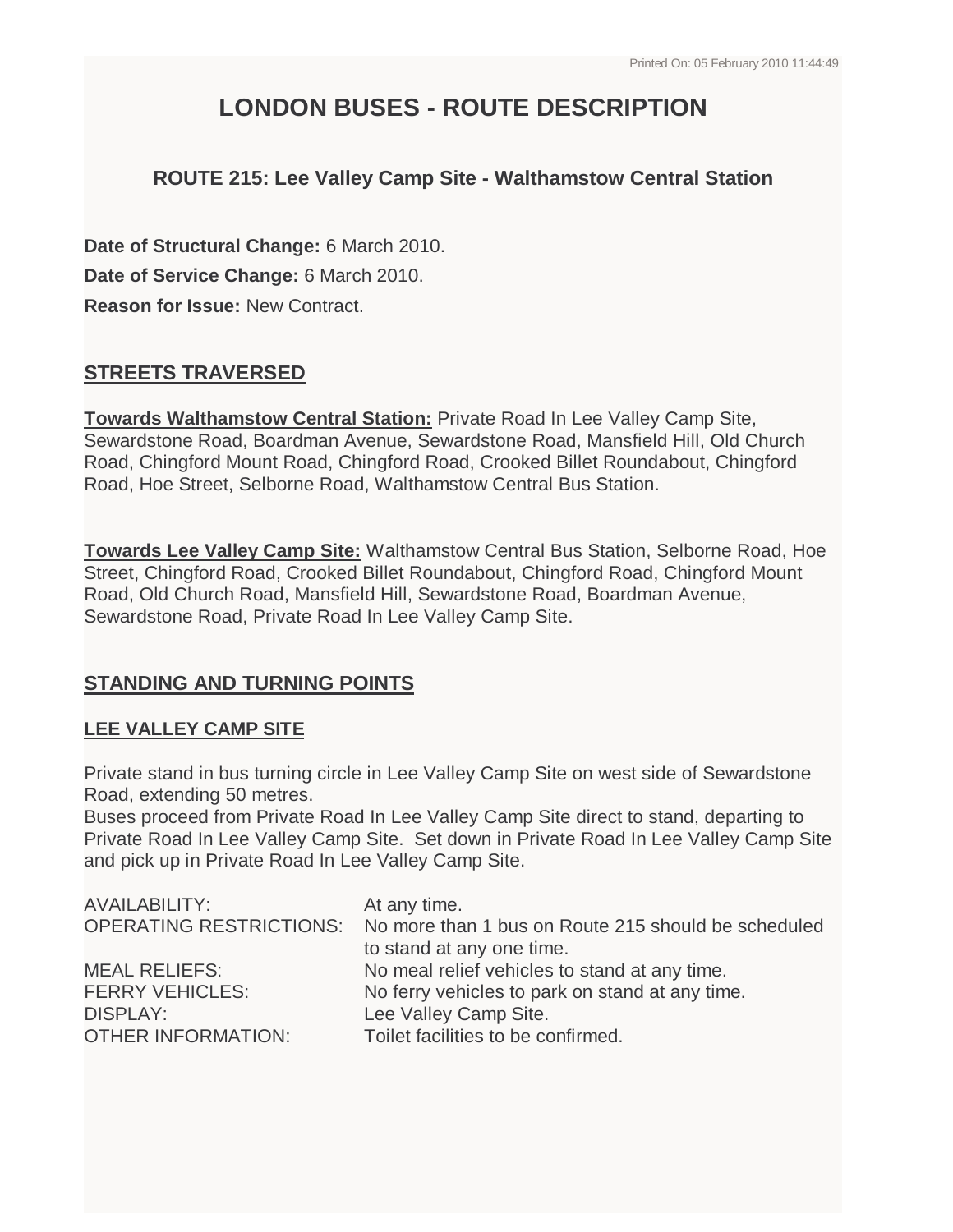## **CHINGFORD, YARDLEY LANE ESTATE (from WALTHAMSTOW CENTRAL STATION)**

Private stand for 3 buses in Bus Parking Area on east side of Sewardstone Road commencing at junction of Boardman Avenue and extending 43 metres north. Buses proceed from Sewardstone Road direct to stand, departing to Sewardstone Road. Set down in Sewardstone Road and pick up in Sewardstone Road.

| <b>AVAILABILITY:</b>      | At any time.                                                                |
|---------------------------|-----------------------------------------------------------------------------|
|                           | OPERATING RESTRICTIONS: No more than 1 bus on Route 215 should be scheduled |
|                           | to stand at any one time.                                                   |
| <b>MEAL RELIEFS:</b>      | No meal relief vehicles to stand at any time.                               |
| <b>FERRY VEHICLES:</b>    | No ferry vehicles to park on stand at any time.                             |
| <b>DISPLAY:</b>           | Yardley Lane.                                                               |
| <b>OTHER INFORMATION:</b> | Toilet facilties available in tea shop across the road                      |
|                           | (restricted opening).                                                       |

## **CHINGFORD MOUNT, PRINCE ALBERT**

Public stand for 4 buses in marked bays on south side of Albert Crescent commencing opposite No. 3 and extending 28 metres east.

#### From Lee Valley Camp Site.

Buses proceed from Old Church Road via Albert Crescent to stand, departing via Albert Crescent and Hall Lane to Old Church Road. Set down in Albert Crescent, at Alighting Point and pick up in Old Church Road, at Stop E.

#### From Walthamstow Central Station.

Buses proceed from Old Church Road via Albert Crescent to stand, departing via Albert Crescent and Hall Lane to Chingford Mount Road. Set down in Old Church Road, at Stop E and pick up in Chingford Mount Road, at Stop J.

| <b>AVAILABILITY:</b>   | At any time.                                           |
|------------------------|--------------------------------------------------------|
|                        | OPERATING RESTRICTIONS: Unscheduled curtailments only. |
| <b>MEAL RELIEFS:</b>   | No meal relief vehicles to stand at any time.          |
| <b>FERRY VEHICLES:</b> | No ferry vehicles to park on stand at any time.        |
| DISPLAY:               | Chingford Mount.                                       |